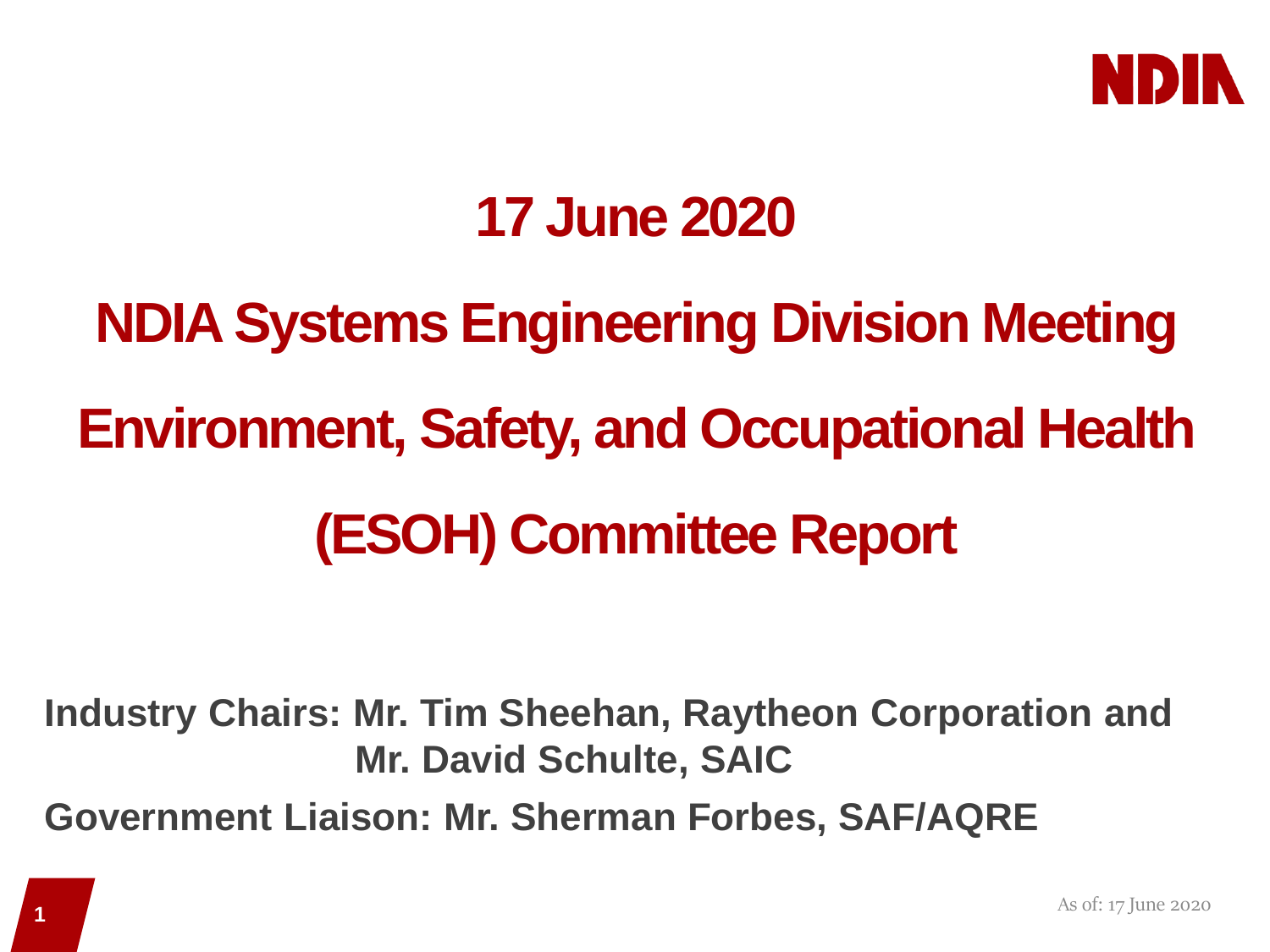#### **NDIA SED ESOH Committee Status Update**

| <b>2020 Tasks</b>                                                                                                                                                                                                                                                                                                                                                                               | <b>Status</b> | Accomplishments (deliverables, etc.)                                                                                                                                                                                                                                                                                                                                                                                                                                                                                                                                   |
|-------------------------------------------------------------------------------------------------------------------------------------------------------------------------------------------------------------------------------------------------------------------------------------------------------------------------------------------------------------------------------------------------|---------------|------------------------------------------------------------------------------------------------------------------------------------------------------------------------------------------------------------------------------------------------------------------------------------------------------------------------------------------------------------------------------------------------------------------------------------------------------------------------------------------------------------------------------------------------------------------------|
| 1. Further demonstrations of NAS411-1<br><b>SysML HAZMAT Module for MBSE</b><br>Background: Developed Aerospace<br>Industries Association (AIA) National<br>Aerospace Standard (NAS) 411-1/Hazardous<br>Materials (HAZMAT) SysML Module for<br>MBSE tools. Held demonstration and briefing<br>with Boeing and SAF/AQRE / DASD(S)<br>representatives in summer 2019. Both were<br>well received. | In Progress   | • NAS411-1 HAZMAT SysML Module provided to Boeing to evaluate its<br>utility. Met with Boeing representatives, including the Chair of the AIA<br>HAZMAT Committee responsible for NAS411 and NAS411-1 on April 16.<br>Received positive feedback and a couple suggestions for improvement.<br>Continuing to work with Mr. Sheehan to have Raytheon evaluate the<br>module's usefulness,<br>• Interested Industry representatives are invited to participate in additional<br>Library pilot use cases                                                                   |
| 2. Obtain Aerospace Industries Association<br>(AIA) approval to provide HAZMAT<br><b>SysMIL Module software with National</b><br>Aerospace Standard (NAS) 411-1,<br><b>Hazardous Material Target List (HTML)</b>                                                                                                                                                                                | In Progress   | • Continued engagement with AIA and Mr. Sheehan to solicit AIA's adoption<br>of the SysMIL module and making it available as part of NAS411-1<br>purchase<br>• Held DoD-AIA NAS411 virtual meeting on 28 April 20.<br>• Review of NAS411 Rev 4 and 411-1 Rev 2 in process with DoD-AIA<br>NAS411 Working Group. Anticipate publication of the updates in fall 2020.                                                                                                                                                                                                    |
| 3. Work with DoD Acquisition ESOH IPT on<br>adding Systems Engineering and ESOH<br>risk and requirements management to<br>new DoD 5000 series policy documents                                                                                                                                                                                                                                  | In Progress   | • Ongoing activity in collaboration with ODUSD (Sustainment) review and<br>comment process to try to ensure ESOH risk and requirements<br>management are in the DoD 5000 series instructions.<br>O DoDD 5000.01, Defense Acquisition System (DAS)<br>DoDI 5000.02, Operation of the Adaptive Acquisition Framework (AAF)<br>DoDI 5000.02T, Operation of the Defense Acquisition Framework,<br>$\circ$<br>Transitional<br>o 6 AAF "Pathway" DoDI 5000, xx documents (Still waiting on Major<br><b>Capability Acquisition)</b><br>○ 15 Functional DoDI 5000.xx documents |
| 4. Increase NDIA Industry involvement in<br>the ESOH Committee                                                                                                                                                                                                                                                                                                                                  | In Progress   | • Added second Industry co-chair, Mr. Tim Sheehan of Raytheon<br>• Reaching out to increase industry ESOH functionals participation through<br>the NDIA SED industry participants                                                                                                                                                                                                                                                                                                                                                                                      |

**NDIN**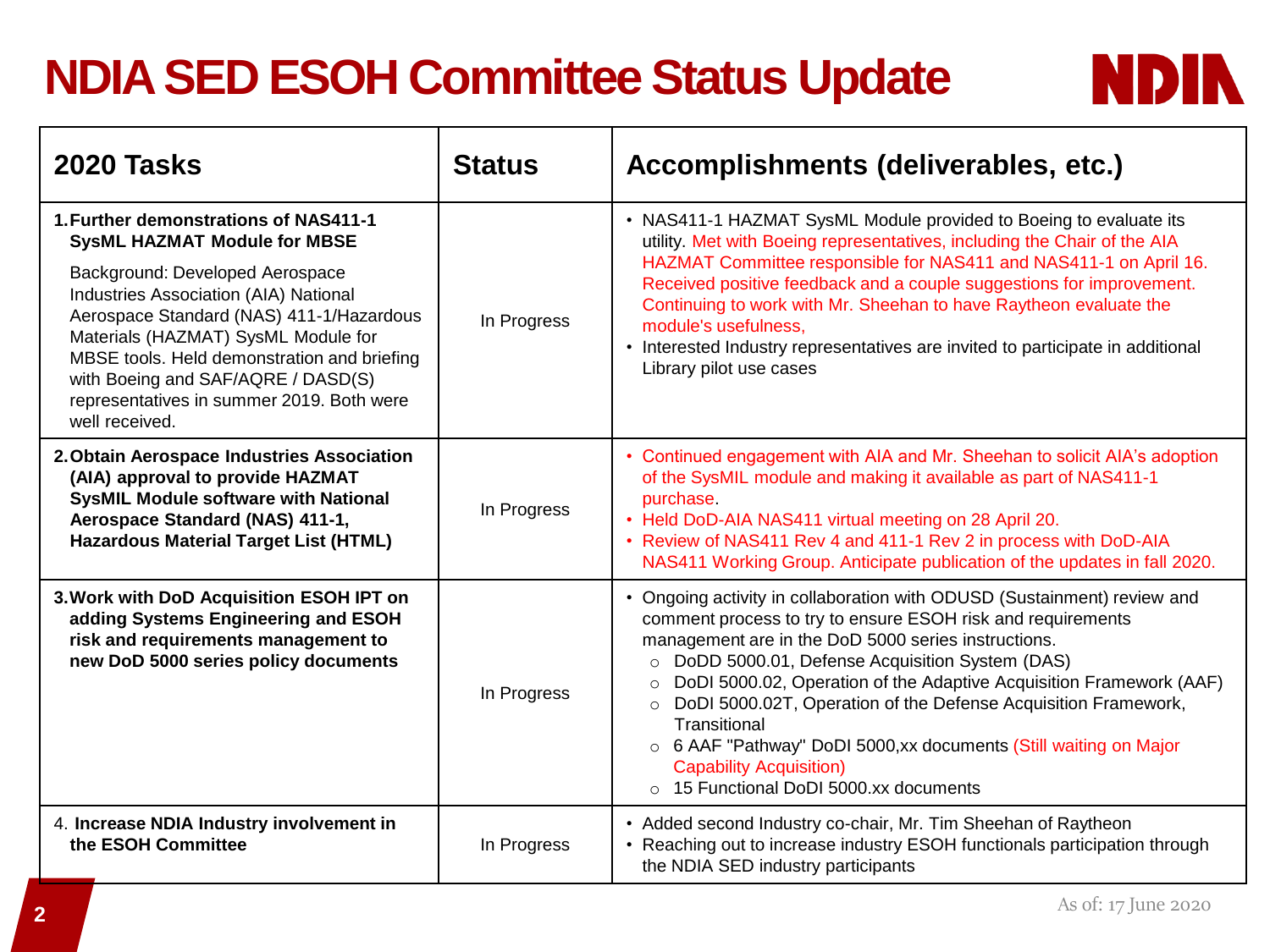### **ESOH Committee Meeting Information**



- **Date: June 17, 2020**
- **Time: 1400 – 1600 EDT**
- **Location: Virtual APAN web-meeting**
- **Call-in Number: 1-800-300-3070 or 540-443-6236**
- **Access code: 642 201 706 #**
- **Web Link:** [NDIA ESOH Committee Meeting](https://connect.apan.org/ndia2020esohcommittee/?launcher=false)
- **Agenda:** 
	- NDIA Systems Engineering Division ESOH Committee Report
	- NDIA Systems & Mission Engineering Conference, Orlando FL, October 19 22 2020, Renaissance Orlando at SeaWorld
	- Streamlining NEPA, Jennifer Warf & Brian Boose, AECOM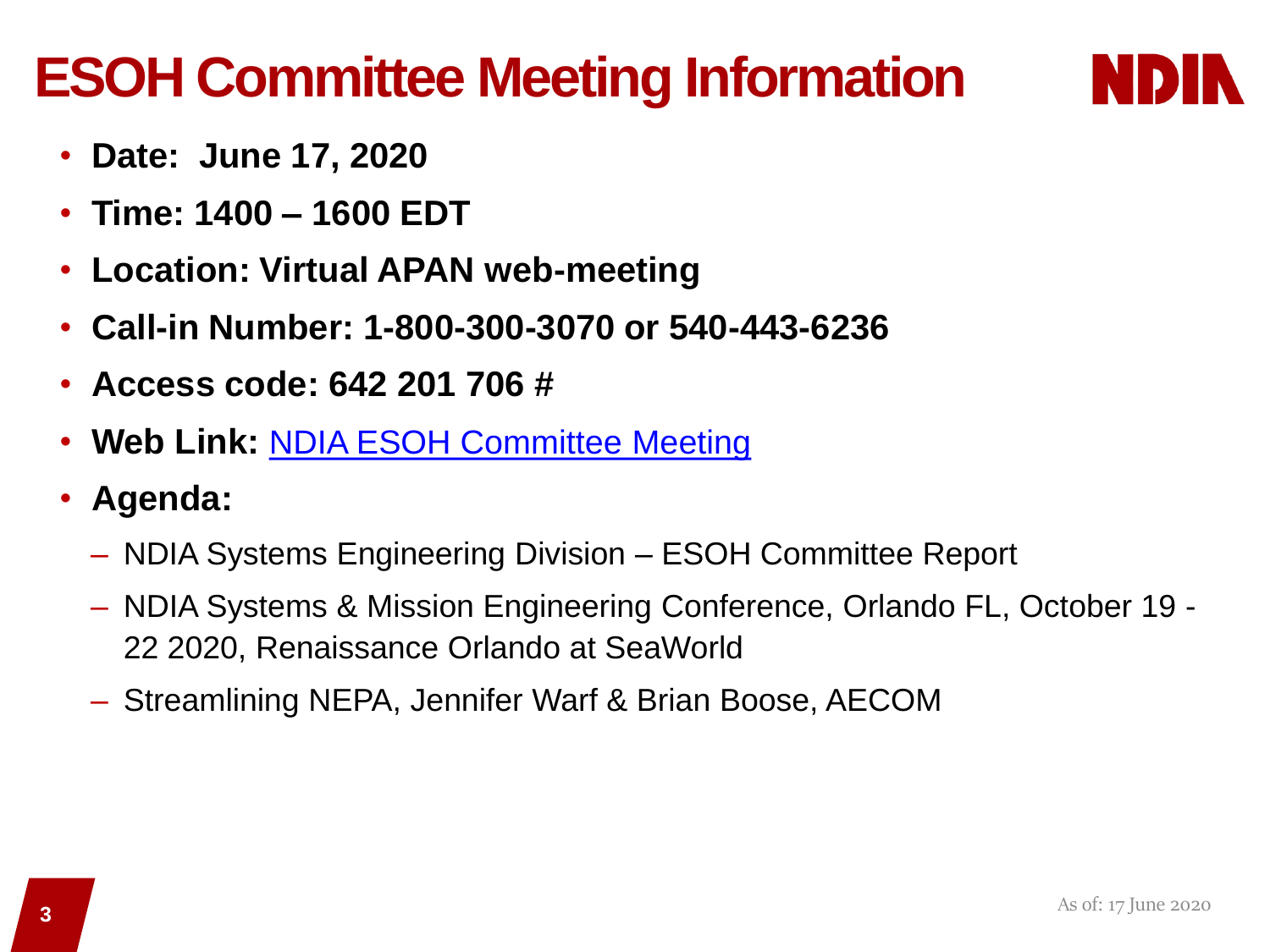### **ESOH Track Abstracts to Date**



| Count        | <b>Abstract</b> | <b>Paper Title</b>                                                                                                                                   | <b>Author</b>                            |
|--------------|-----------------|------------------------------------------------------------------------------------------------------------------------------------------------------|------------------------------------------|
| $\mathbf{1}$ | 23197           | Environment, Safety, and Occupational Health (ESOH) in the Adaptive<br><b>Acquisition Framework</b>                                                  | D. Asiello                               |
| 2, 3, 4      | 23200           | PANEL: Department of the Navy Initiatives to Expedite NEPA Reviews                                                                                   | R. Lamb                                  |
| 5            | 23212           | Lockheed Martin's Chemical Stewardship Program: Reducing Risk through<br>the Sustainable Management of Chemical Substances and Materials             | M. Proul                                 |
| 6, 7, 8      | 23226           | PANEL: Answering the Ask through Imagination: NEPA Process Streamlining<br>Innovations                                                               | B. Boose                                 |
| $9$          | 23194           | Unmanned System (UxS) Safety IPT and Engineering Precepts for Safe<br>Autonomy                                                                       | M. Demmick                               |
| 10           | 23184           | <b>ESOH Track - Integrating ESOH Engineering And Product Support Activities</b>                                                                      | E. Beck                                  |
| 11           | 23178           | Evaluating Potential Impacts to the DoD Mission and the Defense Industrial<br>Base from Emerging National and International Chemical Regulations     | D. Rak                                   |
| 12           | 23313           | Addressing Environment, Safety, and Occupational Health in the Adaptive<br><b>Acquisition Framework</b>                                              | S. Forbes                                |
| 13           | 23331           | Abstract Title: Model Based Systems Engineering Library – The National<br>Aerospace Standard 411-1 Hazardous Materials Target List                   | L. Hales/J.<br>Gallagher or K.<br>Downey |
| 14           | 23351           | F-35 Joint Program Office and Support Team - Environmental Excellence in<br><b>Weapons System Acquisition</b>                                        | <b>B.</b> Thrasher                       |
| 15           | 23372           | Ground Based Strategic Deterrent (GBSD) Program Office National<br>Environmental Policy Act (NEPA) Compliance Perspective -- High Risk<br>Management | S. Dore                                  |